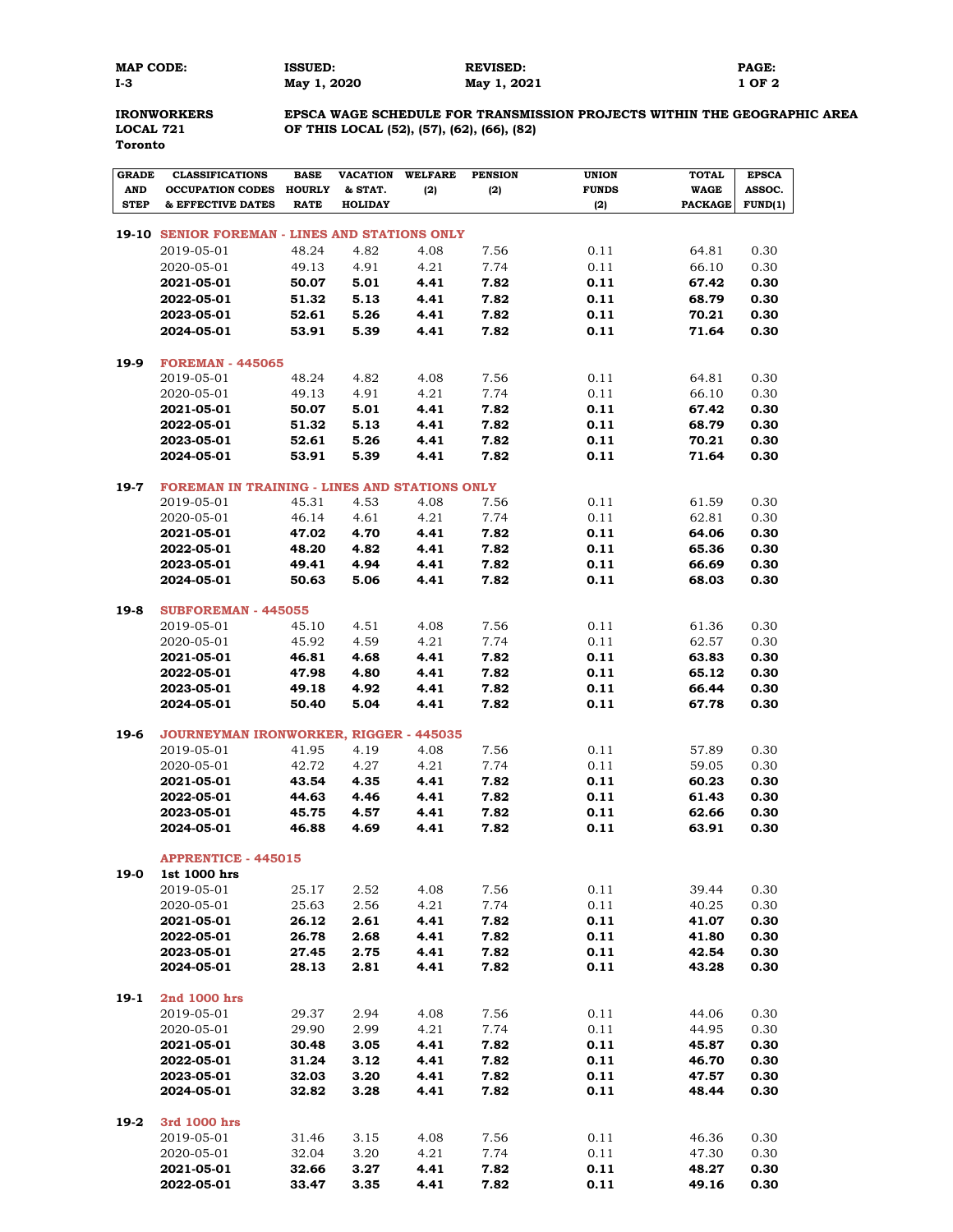|        | 2023-05-01   | 34.31 | 3.43 | 4.41 | 7.82 | 0.11 | 50.08 | 0.30 |
|--------|--------------|-------|------|------|------|------|-------|------|
|        | 2024-05-01   | 35.16 | 3.52 | 4.41 | 7.82 | 0.11 | 51.02 | 0.30 |
| $19-3$ | 4th 1000 hrs |       |      |      |      |      |       |      |
|        | 2019-05-01   | 33.56 | 3.36 | 4.08 | 7.56 | 0.11 | 48.67 | 0.30 |
|        | 2020-05-01   | 34.18 | 3.42 | 4.21 | 7.74 | 0.11 | 49.66 | 0.30 |
|        | 2021-05-01   | 34.83 | 3.48 | 4.41 | 7.82 | 0.11 | 50.65 | 0.30 |
|        | 2022-05-01   | 35.70 | 3.57 | 4.41 | 7.82 | 0.11 | 51.61 | 0.30 |
|        | 2023-05-01   | 36.60 | 3.66 | 4.41 | 7.82 | 0.11 | 52.60 | 0.30 |
|        | 2024-05-01   | 37.50 | 3.75 | 4.41 | 7.82 | 0.11 | 53.59 | 0.30 |